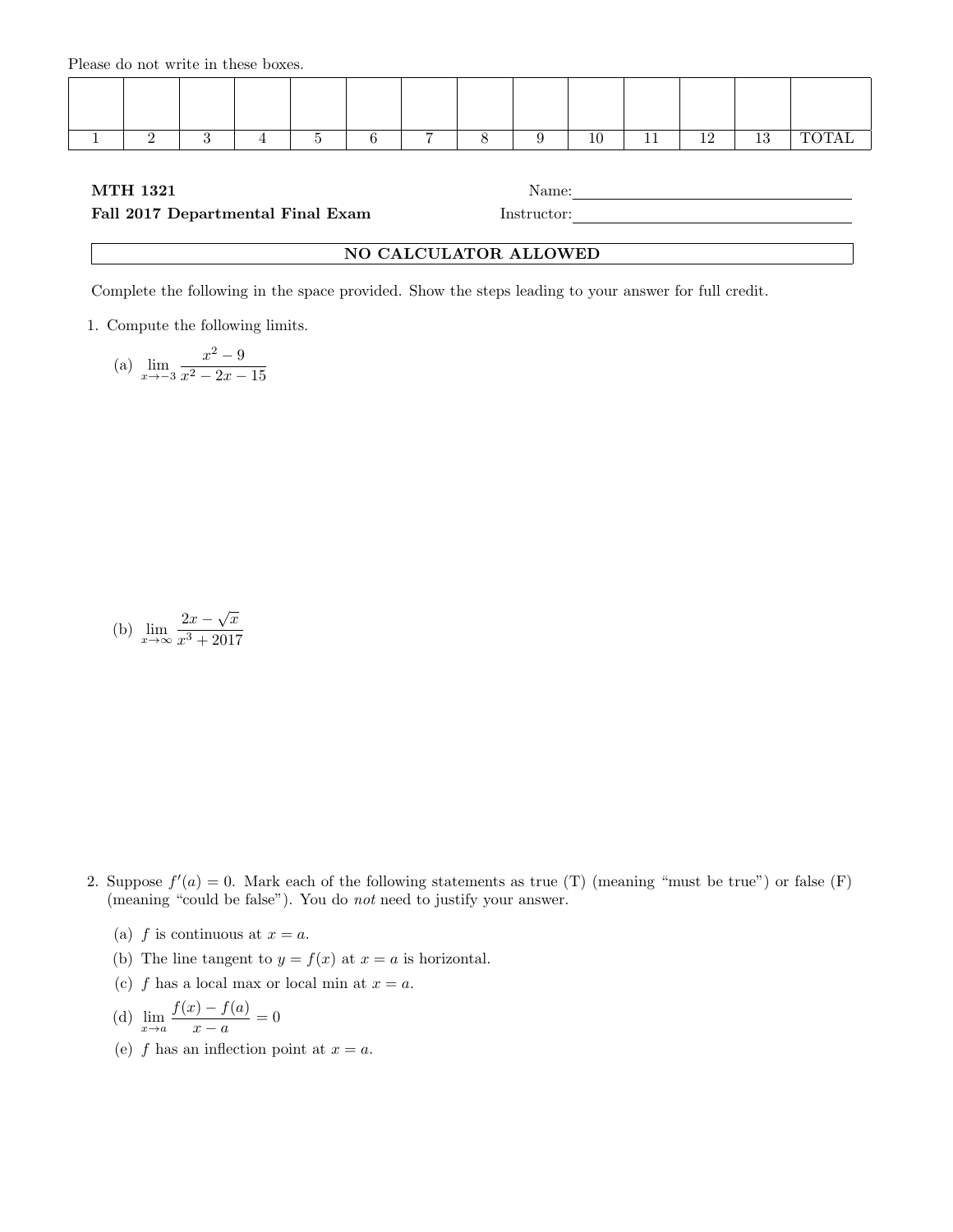- 3. Suppose  $f(x) = e^{\cos x}$ ,  $g(x) = \ln(4 3x)$ , and  $h(x) = \tan^{-1}(x)$ .
	- (a) Find  $[f(x)g(x)]'$ . You do not need to simplify your answer.

(b) Find  $\left[h(\sqrt{x})\right]'$ . You do not need to simplify your answer.

4. Compute the following:

(a) 
$$
\int \left(3\sec^2 x + \frac{1}{x^2} + 2^x - 4\right) dx
$$

$$
(b) \int_0^{\pi/2} \sin x \, dx
$$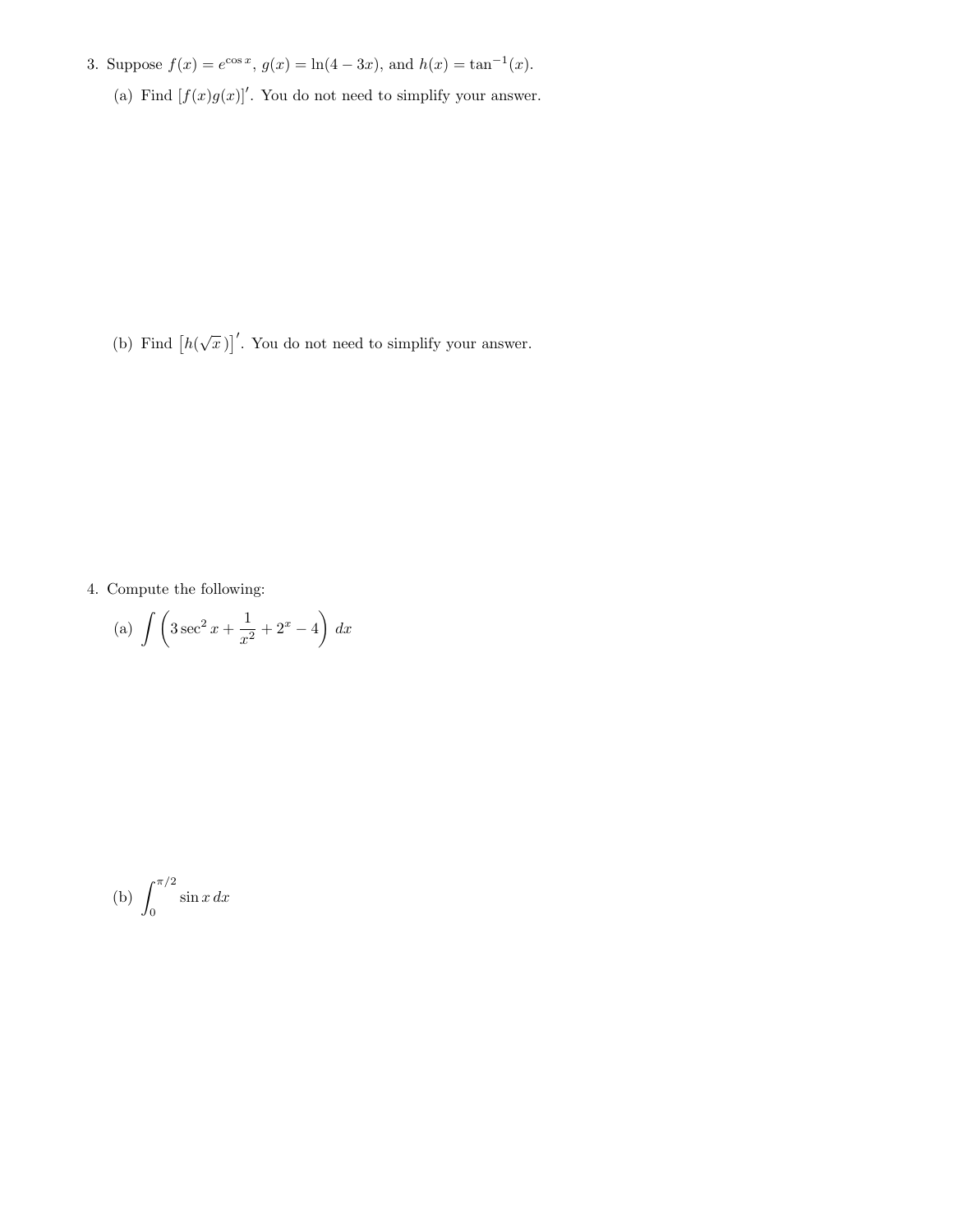5. Let 
$$
f(x) = \frac{x}{1 + x^2}
$$
.

(a) Find the absolute maximum and minimum values of  $f$  on the interval  $[0,3]$ .

(b) Find the exact value of the area between the curve  $y = f(x)$  and the x-axis for  $0 \le x \le 3$ .

6. (a) The graph of a twice-differentiable function  $g$  is shown below. Put these quantities in order from least to greatest:  $g(0), g'(-1),$  and  $g''(2)$ .



(b) Between classes you are standing in line to order a cup of coffee. When you have been in line for t minutes, there are a total of  $p(t)$  people in the line.

Write a brief sentence interpreting  $p(6) = 12$  and  $p'(6) = 2$  in the context of this problem. Include units.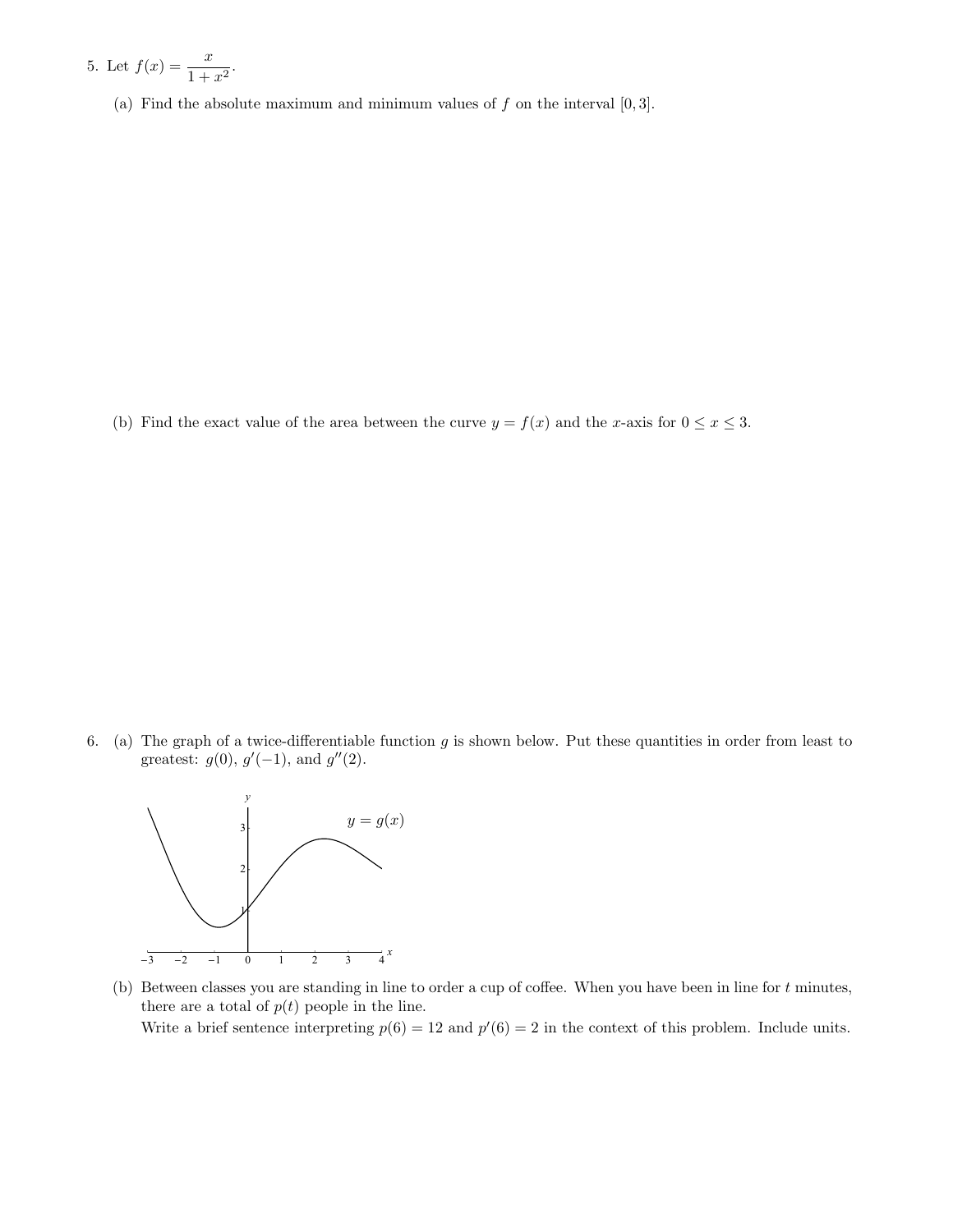7. Let  $f(x) = \frac{1}{x}$ . Use the limit definition of the derivative to compute  $f'(x)$ .

8. Let  $f(x) = x^4 + 4x^3$ .

- (a) Find the intervals on which  $f$  is increasing/decreasing.
- (b) Find and classify all local extrema of  $f$ .
- (c) Find the intervals on which  $f$  is concave up/down.
- (d) Find all inflection points of  $f$ .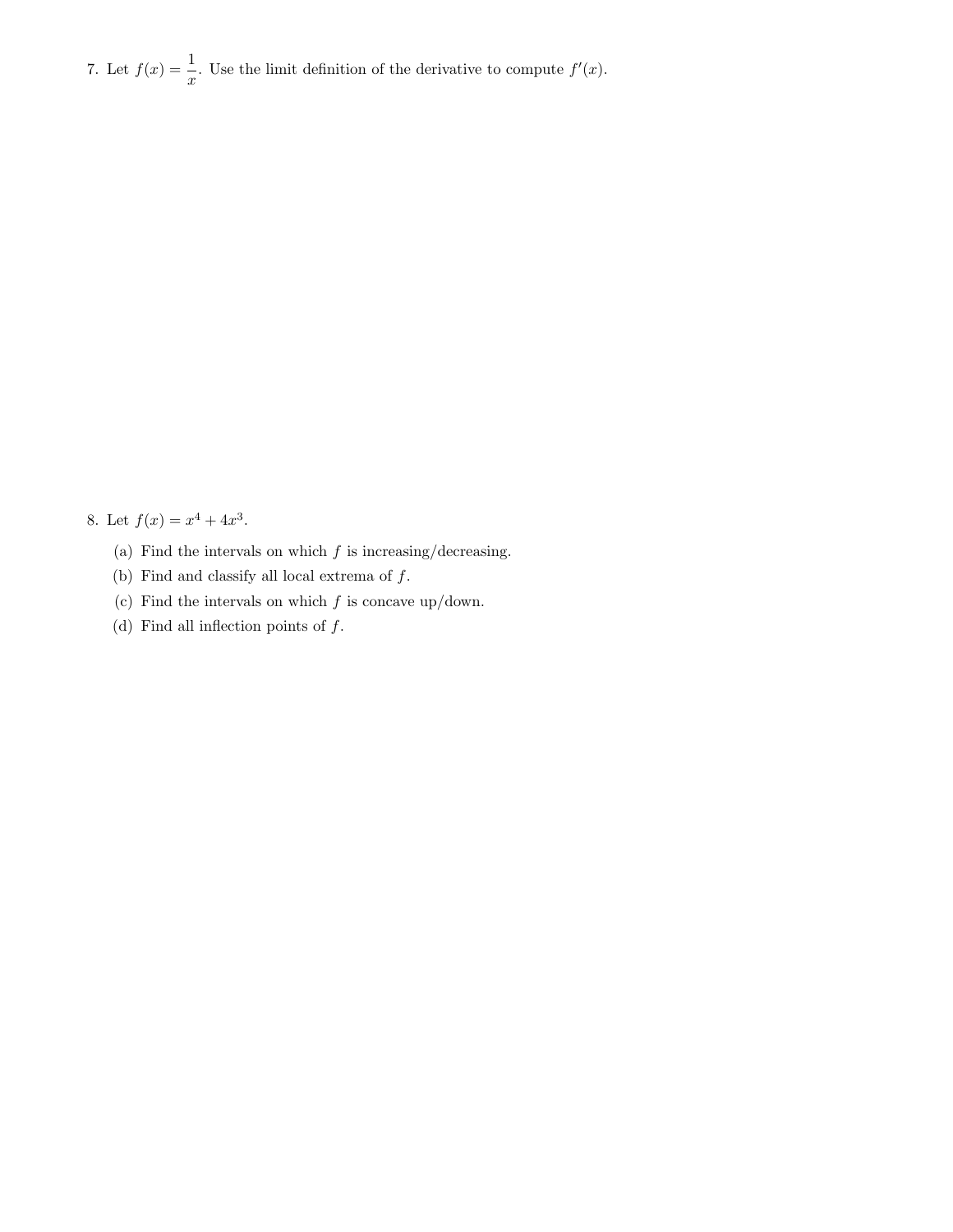9. Ship A is traveling due west toward Lighthouse Rock at a speed of 15 km/hr. Ship B is traveling due north away from Lighthouse Rock at a speed of 10 km/hr. Let  $x$  be the distance between Ship A and Lighthouse Rock at time  $t$ , and let  $y$  be the distance between Ship B and Lighthouse Rock at time  $t$  as shown below.



Find the rate of change (in km/hr) of the distance between the two ships when  $x = 4$  km and  $y = 3$  km.

10. A marble rolls along the x-axis so that at any time  $t > 0$ , its velocity is given by  $v(t) = 4 - 6t^2$ . If the marble is at position  $x = 7$  at time  $t = 1$ , what is the position of the marble at time  $t = 2$ ?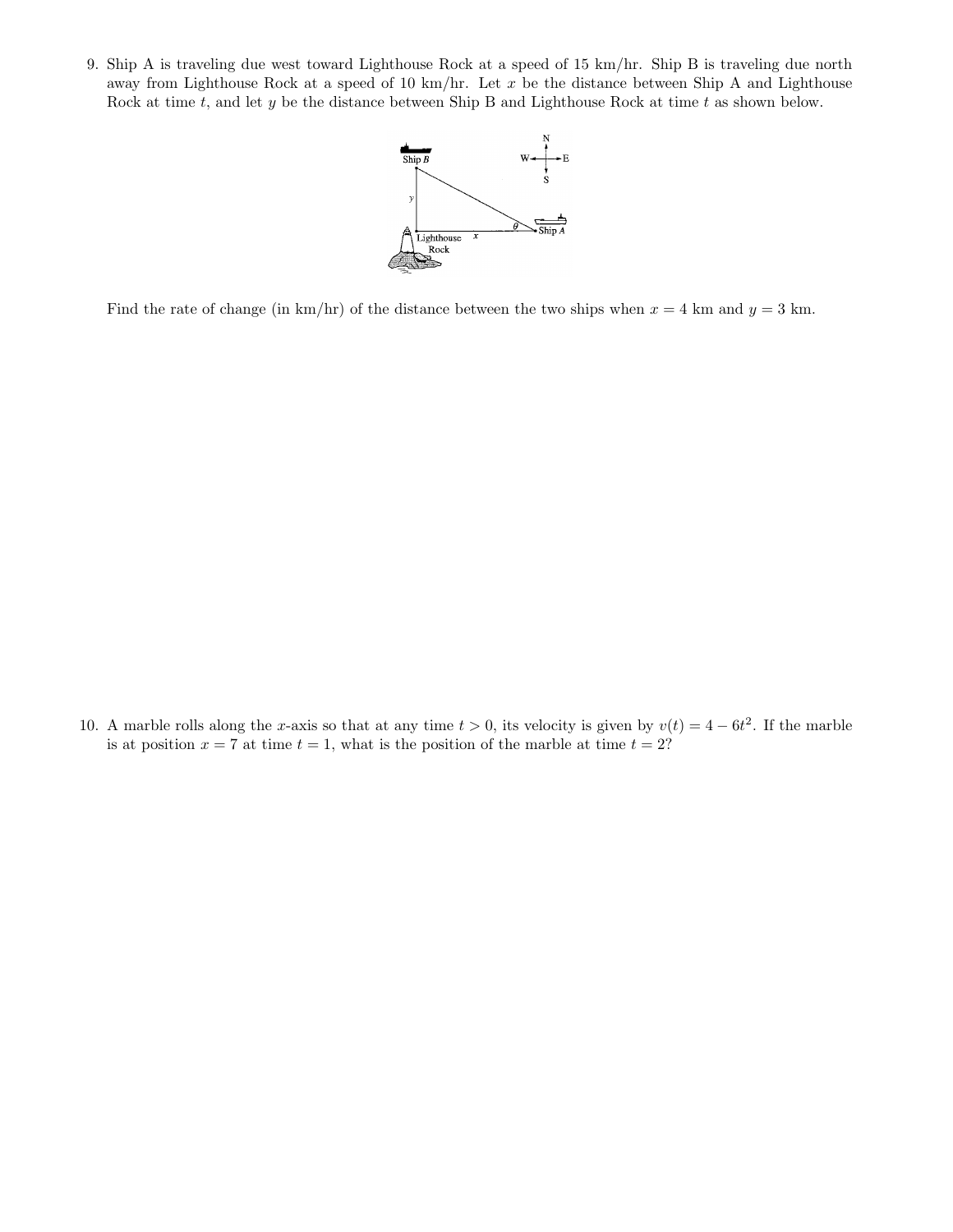11. Consider  $f(x) = x + \frac{1}{x}$  $\frac{1}{x}$  on  $1 \le x \le 2$ . Find a value of c guaranteed by the Mean Value Theorem.

12. You ride your bike along a straight trail, recording your velocity  $v(t)$  (in miles per hour) for selected values of t over the interval  $0 \le t \le 1.5$  hours, as shown in the table below. For  $0 < t \le 1.5$ ,  $v(t) > 0$ .

|         |  | 1.0 | $-1.5$ |
|---------|--|-----|--------|
| (mi/hr) |  |     |        |

(a) Use the data in the table to approximate your acceleration at time  $t = 1.25$  hours. Include units.

(b) Approximate  $\int^{1.5}$  $v(t)$  dt using a right Riemann sum with three subintervals of equal length (i.e., the  $R_3$ ) approximation) and values from the table. Include units.

(c) Interpret your answer in (b) in the context of this problem. Include units.